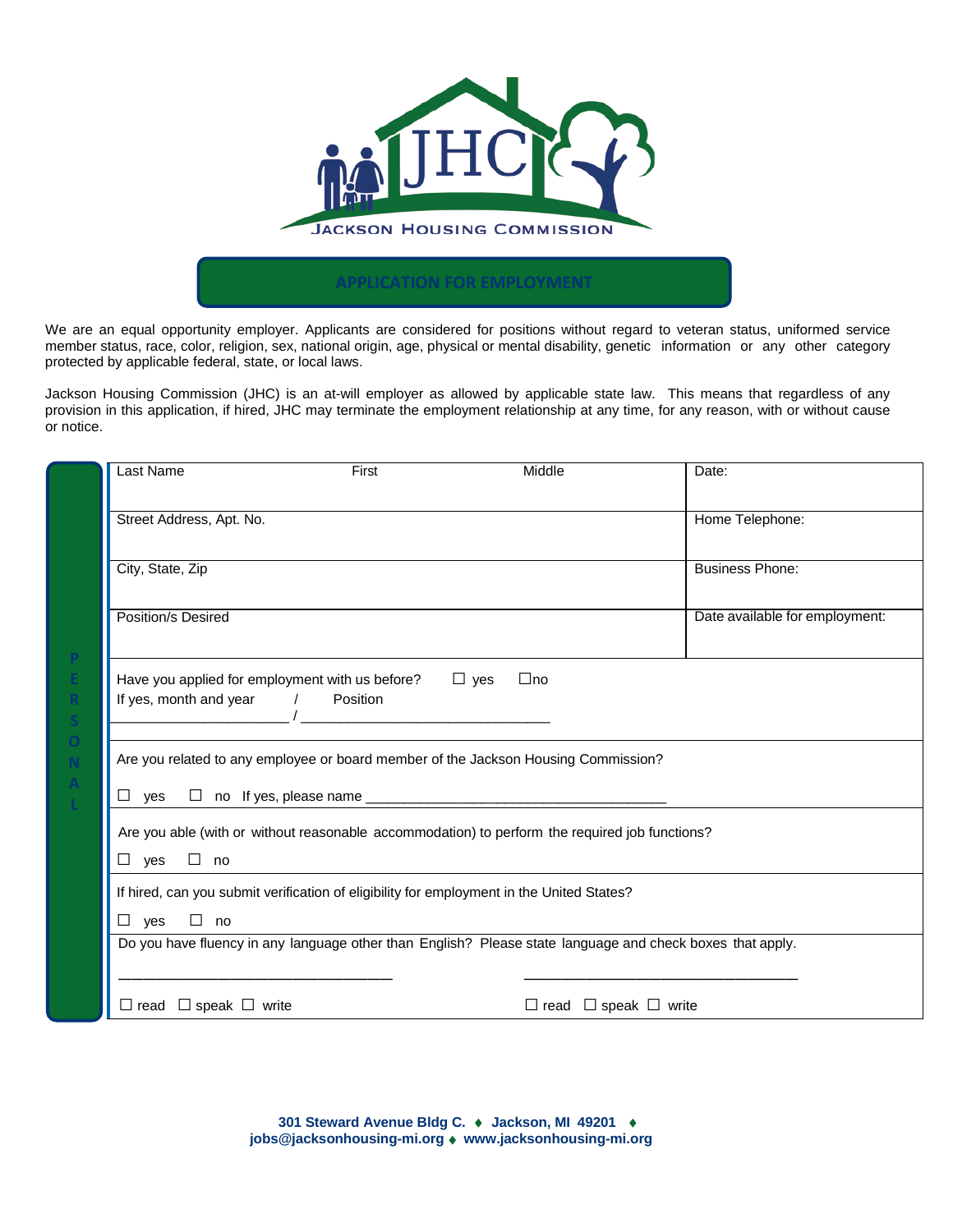| School:              | Name & Location: | Course of Study: | # Years<br>Completed | Did you<br>Graduate? | Degree/Diploma: |
|----------------------|------------------|------------------|----------------------|----------------------|-----------------|
| Graduate Work        |                  |                  |                      | $\Box$<br>yes        |                 |
|                      |                  |                  |                      | $\Box$<br>no         |                 |
| College              |                  |                  |                      | $\Box$<br>yes        |                 |
|                      |                  |                  |                      | $\Box$<br>no         |                 |
| Vocational/Technical |                  |                  |                      | $\Box$ yes           |                 |
|                      |                  |                  |                      | $\Box$<br>no         |                 |
| <b>High School</b>   |                  |                  |                      | $\Box$ yes           |                 |
|                      |                  |                  |                      | $\Box$<br>no         |                 |

**D**

**C A T**

**N**

| Organization: | Location: | Certification: | <b>Certification Date:</b> | Date Certified<br>Though: |
|---------------|-----------|----------------|----------------------------|---------------------------|
|               |           |                |                            |                           |
|               |           |                |                            |                           |
|               |           |                |                            |                           |
|               |           |                |                            |                           |
|               |           |                |                            |                           |
|               |           |                |                            |                           |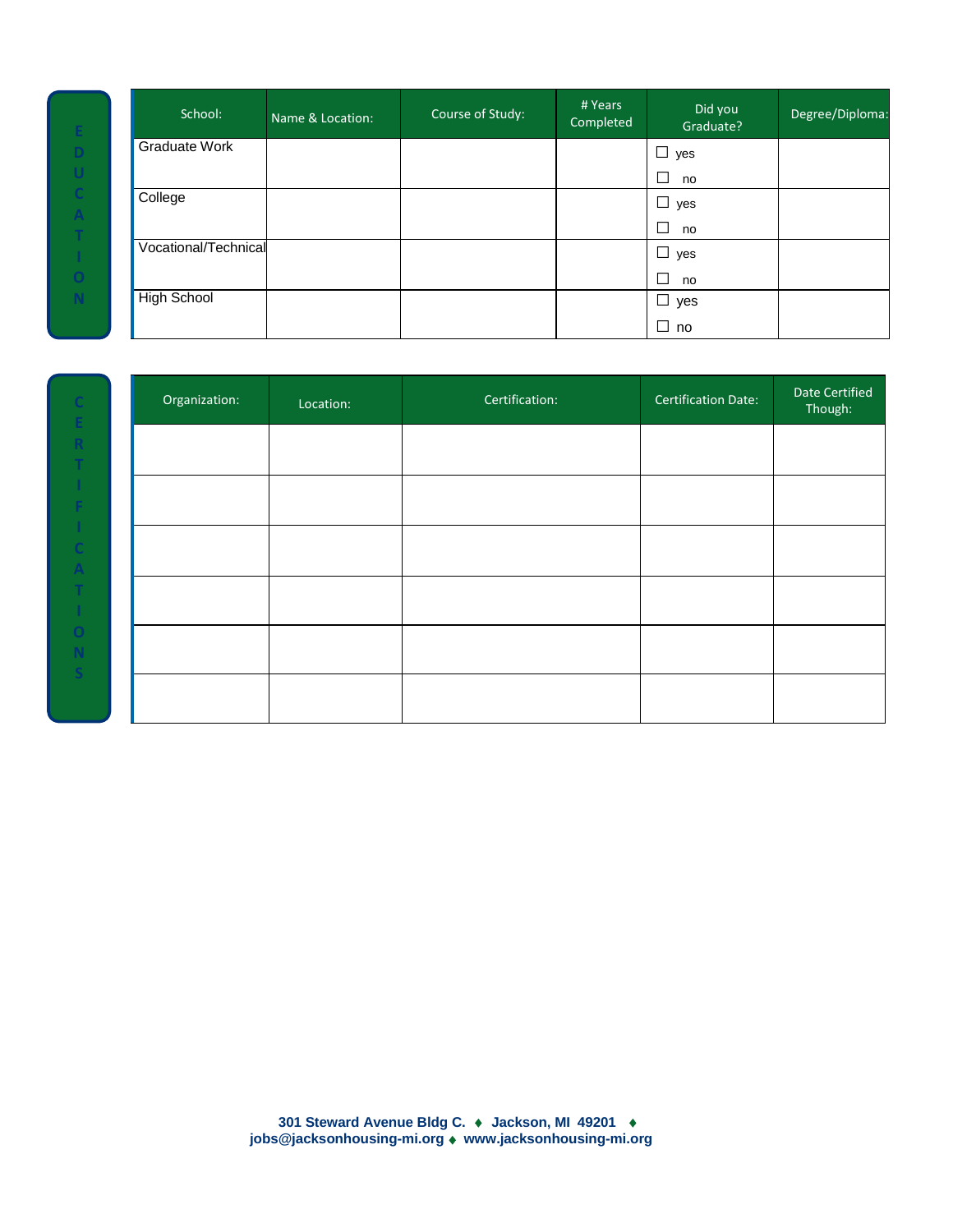### **EMPLOYMENT HISTORY**

Please give an accurate complete full-time and part-time employment record; start with your present or most recent employer. If additional space is required, please attach additional sheets to this form.

|                                                    | Company Name:         | Telephone:                       |
|----------------------------------------------------|-----------------------|----------------------------------|
|                                                    | Address:              | Employed From: Month / Year      |
|                                                    |                       | Employed To: Month / Year        |
|                                                    | Name of Supervisor:   | Beginning Pay: _____ Per:        |
|                                                    |                       | Ending Pay: ______ Per: _____    |
|                                                    | Job Title and Duties: | Reason for Leaving:              |
|                                                    |                       |                                  |
|                                                    | Company Name:         | Telephone:                       |
|                                                    | Address:              | Employed From: Month / Year      |
|                                                    |                       | Employed To: Month / Year        |
|                                                    | Name of Supervisor:   | Beginning Pay: Per:              |
|                                                    |                       | Ending Pay: _______ Per: _____   |
|                                                    | Job Title and Duties: | Reason for Leaving:              |
|                                                    |                       |                                  |
|                                                    |                       |                                  |
|                                                    | Company Name:         | Telephone:                       |
|                                                    | Address:              | Employed From: Month / Year      |
|                                                    |                       | Employed To: Month / Year        |
|                                                    | Name of Supervisor:   | Beginning Pay: ______ Per: _____ |
| Job Title and Duties:<br>Company Name:<br>Address: |                       | Ending Pay: ______ Per: _____    |
|                                                    |                       | Reason for Leaving:              |
|                                                    |                       |                                  |
|                                                    |                       | Telephone:                       |
|                                                    |                       | Employed From: Month / Year      |
|                                                    |                       | Employed To: Month / Year        |
|                                                    | Name of Supervisor:   | Beginning Pay: ______ Per: _____ |
|                                                    |                       | Ending Pay: _______ Per: _____   |
|                                                    | Job Title and Duties: | Reason for Leaving:              |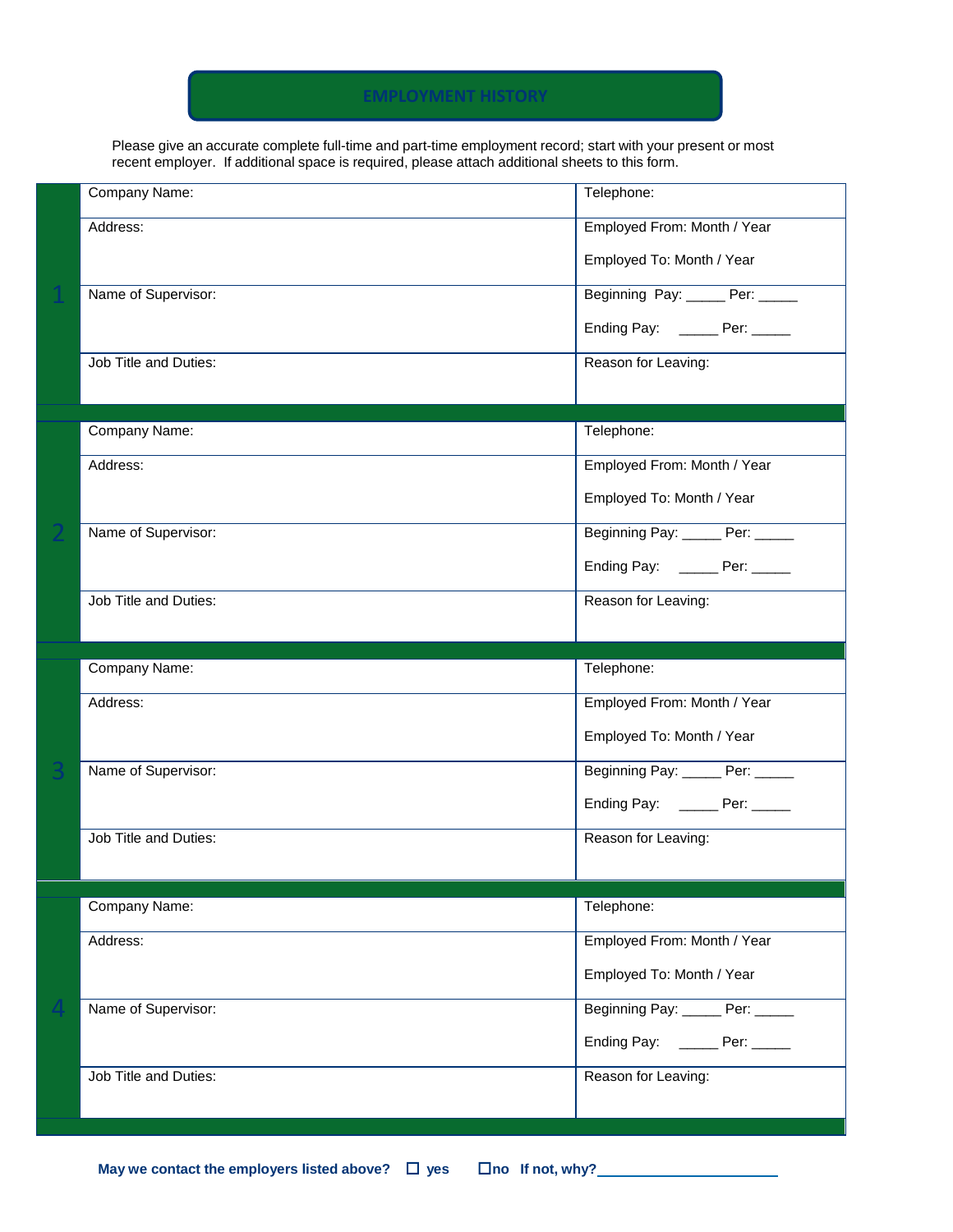Please list three references who have first-hand knowledge of your work. Do not list persons related to you.

**PROFESSIONAL REFERENCES**

| Name | <b>Address</b> | <b>Phone</b> | <b>Title/Position</b> |
|------|----------------|--------------|-----------------------|
|      |                |              |                       |
|      |                |              |                       |
|      |                |              |                       |
|      |                |              |                       |
|      |                |              |                       |
|      |                |              |                       |
|      |                |              |                       |
|      |                |              |                       |

## **ADDITIONAL INFORMATION**

Please list any additional skills/training you feel would be an asset to this position. A resume may be included, but may not replace this application.

I understand and agree that if driving is a requirement of the job for which I am applying, my employment and/or continued employment is contingent on possessing a valid driver's license for the state in which I reside and automobile liability insurance in an amount equal to the minimum required by the state where I reside.

I understand that Jackson Housing Commission (JHC) may now have, or may establish, a drug-free workplace or drug and/or alcohol testing program consistent with applicable federal, state, and local law. If JHC has such a program and I am offered a conditional offer of employment, I understand that if a pre-employment (post-offer) drug and/or alcohol test is positive, the employment offer may be withdrawn. I agree to work under the conditions requiring a drug-free workplace, consistent with applicable federal, state, and local law. I also understand that all employees of the location, pursuant to the JHC's policy and federal, state, and local law, may be subject to urinalysis and/or blood screening or other medically recognized tests designed to detect the presence of alcohol or illegal or controlled drugs. If employed, I understand that the taking of alcohol and/or drug tests is a condition of continual employment and I agree to undergo alcohol and drug testing consistent with JHC's policies and applicable federal, state, and local law.

If employed by JHC , I understand and agree that JHC, to the extent permitted by federal, state, and local law, may exercise its right, without prior warning or notice, to conduct investigations of property (including, but not limited to, files, lockers, desks, vehicles, and computers) and, in certain circumstances, my personal property.

I understand and agree that as a condition of employment and to the extent permitted by federal, state, and local law, I may be required to sign a confidentiality, restrictive covenant, and/or conflict of interest statement.

I certify that all the information on this application, my resume, or any supporting documents I may present during any interview is and will be complete and accurate to the best of my knowledge. I understand that any falsification, misrepresentation, or omission of any information may result in disqualification from consideration for employment, or if employed, disciplinary action, up to and including immediate dismissal.

**301 Steward Avenue Bldg C.** ♦ **Jackson, MI 49201** ♦ THIS COMPANY IS AN AT-WILL EMPLOYER AS ALLOWED BY APPLICABLE STATE LAW. THIS MEANS THAT REGARDLESS OF ANY PROVISION IN THIS APPLICATION, IF HIRED, JHC OR I MAY TERMINATE THE EMPLOYMENT RELATIONSHIP AT ANY TIME, FOR ANY REASON, WITH OR WITHOUT CAUSE OR NOTICE. NOTHING IN THIS APPLICATION OR IN ANY DOCUMENT OR STATEMENT, WRITTEN OR ORAL, SHALL LIMIT THE RIGHT TO TERMINATE EMPLOYMENT AT-WILL. NO OFFICER. EMPLOYEE OR REPRESENTATIVE OF JHC IS AUTHORIZED TO ENTER INTO AN AGREEMENT- EXPRESS OR IMPLIED-WITH ME OR ANY APPLICANT

 **jobs@jacksonhousing-mi.org** ♦ **www.jacksonhousing-mi.org**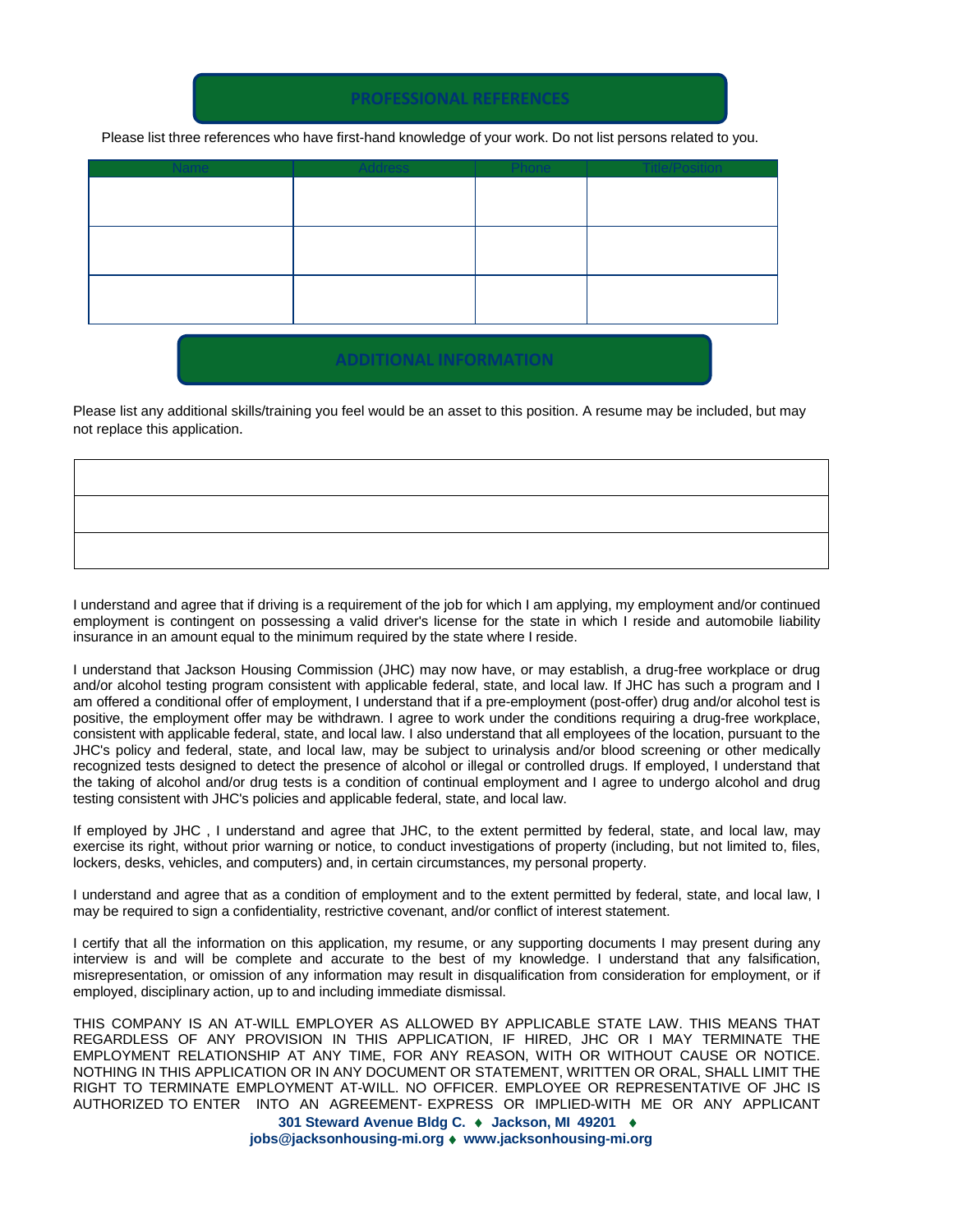FOR EMPLOYMENT FOR A SPECIFIED PERIOD OF TIME UNLESS SUCH AN AGREEMENT IS IN A WRITTEN CONTRACT SIGNED BY THE EXECUTIVE DIRECTOR OF JHC. IF HIRED, I AGREE TO CONFORM TO THE RULES AND REGULATIONS OF JHC, AND I UNDERSTAND THAT JHC HAS COMPLETE DISCRETION TO MODIFY SUCH RULES AND REGULATIONS AT ANY TIME, EXCEPT THAT IT WILL NOT MODIFY ITS POLICY OF EMPLOYMENT AT-WILL.

I authorize JHC or its agents to confirm all statements contained in this application and/or resume as it relates to the position I am seeking to the extent permitted by federal, state. or local law. I agree to complete any requisite authorization forms for the background investigation which may be permitted by federal, state and/or local law. If applicable and allowed by law, I will receive separate written notification regarding JHC's intent to obtain "consumer reports."

I authorize and consent to, without reservation, any party or agency contacted by this employer to furnish the abovementioned information. I hereby release, discharge, and hold harmless, to the extent permitted by federal, state, and local law, any party delivering information to JHC, or its duly authorized representative pursuant to this authorization from any liability, claims, charges, or causes of action which I may have as a result of the delivery or disclosure of the above requested information. I hereby release from liability JHC and its representative for seeking such information and all other persons, corporations, or organizations furnishing such information. Further, if hired, I authorize JHC to provide truthful information concerning my employment to future employers and hold JHC harmless for providing such information.

If hired by JHC, I understand that I will be required to provide genuine documentation establishing my identity and eligibility to be legally employed in the United States by this Company. I also understand this Company employs only individuals who are legally eligible to work in the United States.

THIS APPLICATION WILL BE CONSIDERED ACTIVE FOR A MAXIMUM OF SIX MONTHS . IF YOU WISH TO BE CONSIDERED FOR EMPLOYMENT AFTER THAT TIME, YOU MUST REAPPLY.

I CERTIFY THAT ALL OF THE INFORMATION THAT I HAVE PROVIDED ON THIS APPLICATION IS TRUE, ACCURATE, AND COMPLETE.

DO NOT SIGN UNTIL YOU HAVE READ ALL OF THE INFORMATION CONTAINED IN THE APPLICATION.



**Please read this section carefully before signing your application:**

**The information I have provided in this application for employment is true, correct and complete. False, incomplete or misrepresented information of any kind, will be sufficient cause for my application to be rejected or, if discovered after I am employed, cause for immediate termination.**

**I authorize the employer to contact and obtain information about me from previous employers, educational institutions and references I provided, and any other party necessary to verify the information I disclosed in this application, a related résumé or a personal interview. I waive all rights and claims I may otherwise have against the employer or its representatives, for seeking, and using information to evaluate my employment request and all other persons, corporations or organizations who provide information for this purpose. I agree that this signed waiver can be mailed or faxed to any former employers or persons contacted for reference and that my faxed signature will serve as an original.**

**I understand that acceptance of an offer of employment does not create a contractual obligation upon the employer to continue to employ me in the future.**

**I fully understand and accept all terms and conditions in the above statement.**

Date **Signature** 

**If filing electronically, please check this box to indicate agreement. □**

**\_\_\_\_\_\_\_\_\_\_\_\_\_\_\_\_\_\_ \_\_\_\_\_\_\_\_\_\_\_\_\_\_\_\_\_\_\_\_\_\_\_\_\_\_\_\_\_\_\_\_\_\_\_\_\_\_\_\_\_\_\_\_\_\_\_\_\_\_\_\_\_\_\_\_\_\_\_\_\_**

**301 Steward Avenue Bldg C.** ♦ **Jackson, MI 49201** ♦  **jobs@jacksonhousing-mi.org** ♦ **www.jacksonhousing-mi.org**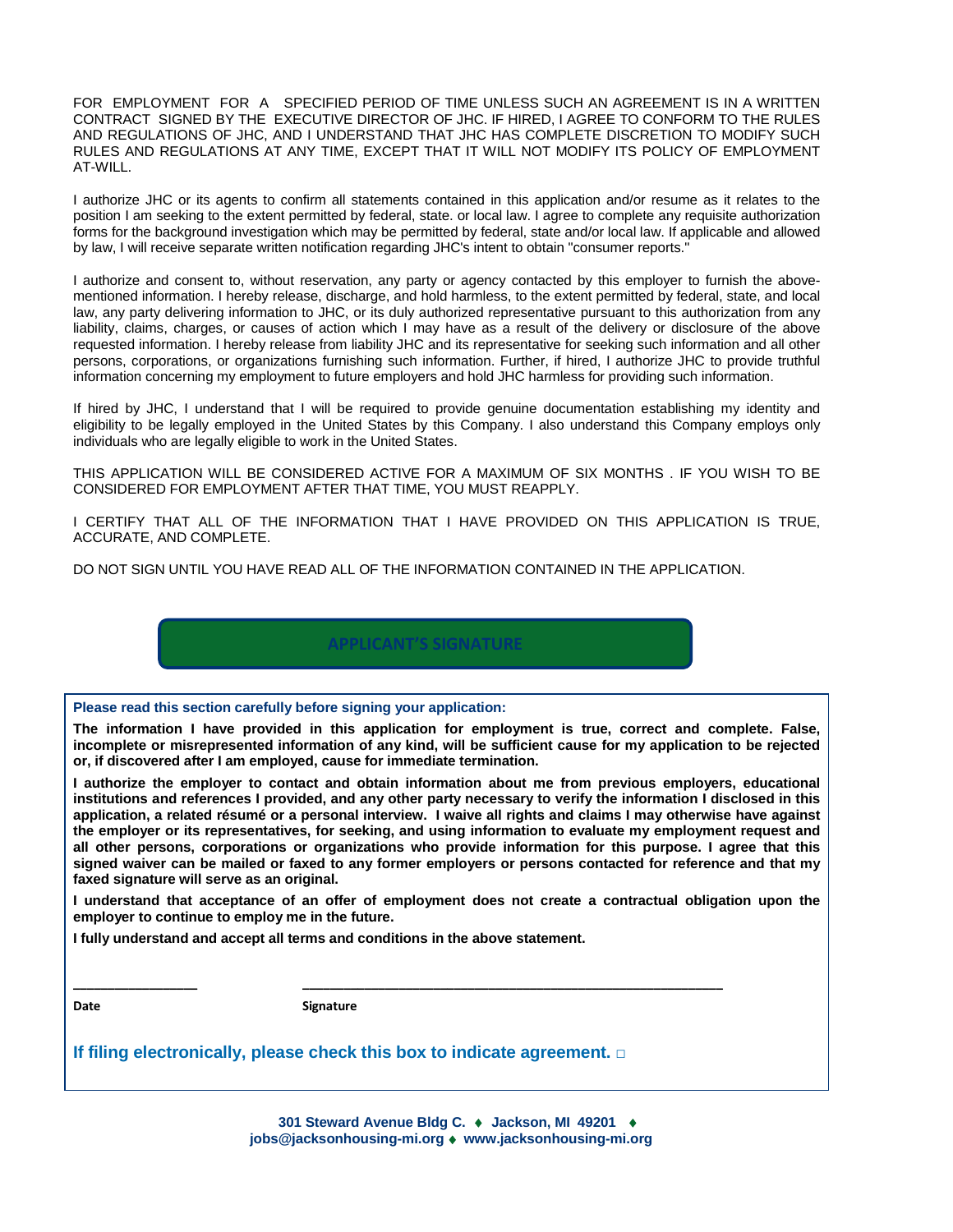# **NOTICE TO ALL APPLICANTS**

Jackson Housing Commission complies with the rules and regulations contained in Title VII of the Civil Rights Act of 1964, Title II of the Educational Amendments of 1972, Section 504 of the Rehabilitation Acts of 1973, and the Americans with Disabilities Act of 1990. Prospective employees will receive consideration without discrimination on the basis of sex, race, color, religious creed, national origin, ancestry, age, marital status, pregnancy, physical or mental ability, medical condition, veteran status, actual or perceived sexual orientation, or any other reason prohibited by State and Federal law.

#### **EQUAL OPPORTUNITY EMPLOYER**

### **FOR OFFICE USE ONLY – DO NOT WRITE BELOW THIS LINE**

Received by:

Personnel Department Date Date Date

Comments: